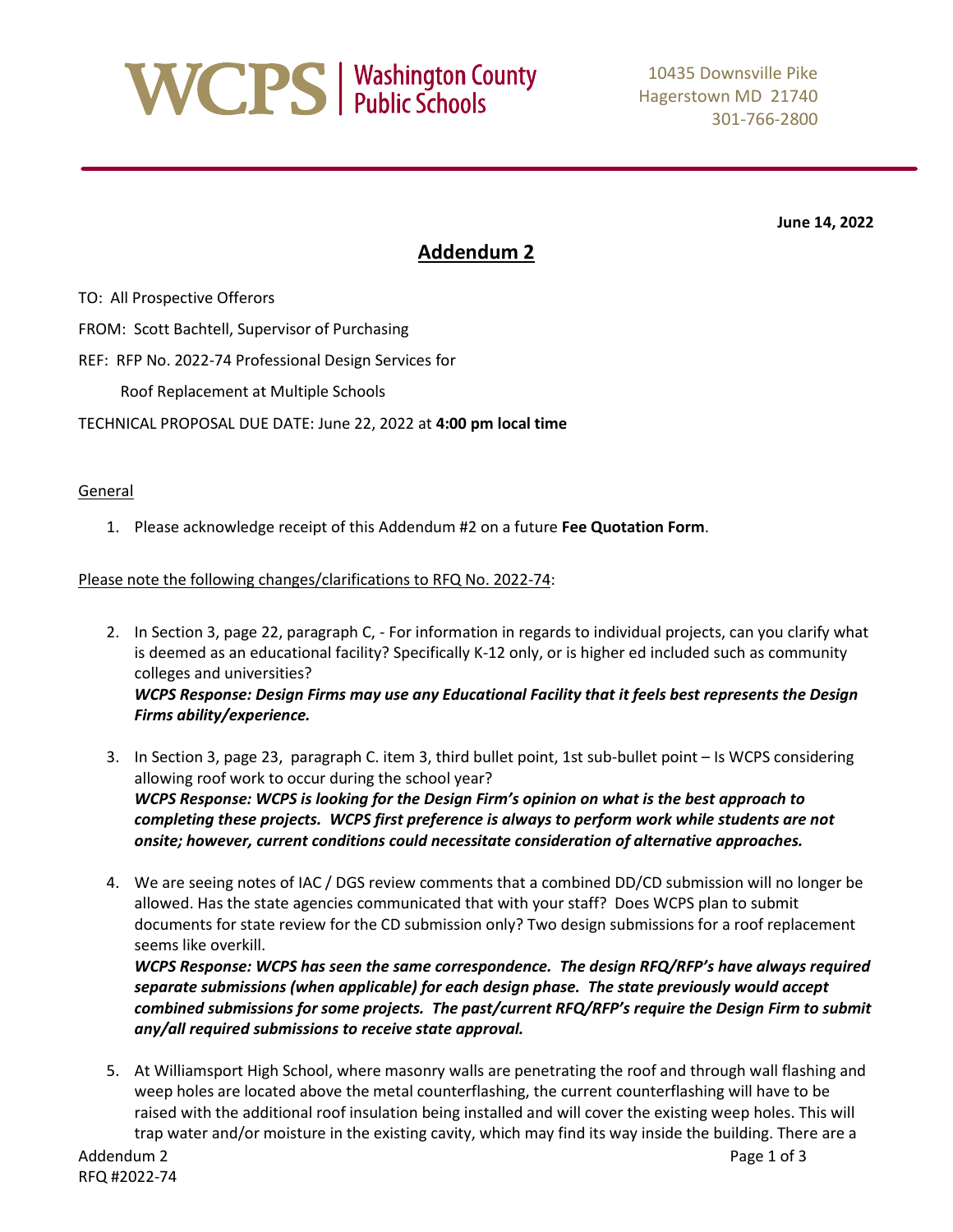# **NCPS** | Washington County

10435 Downsville Pike Hagerstown MD 21740 301-766-2800

few ways to deal with this, all having a cost associated with them. Let us know how you want to proceed with this condition. FYI, this condition did not seem to occur at Williamsport Elementary School as no weep holes existed above the metal counterflashing, which usually means that the exterior masonry wall does not have a cavity in the wall. If there are no issues with any water inside the building now then it will probably not be an issue later after raising the metal counterflashing. This condition also was not at Smithsburg Middle School, as most of the walls above the roof had metal siding as the finish material. At SMS there were some existing exposed CMU walls as the finish wall material, however they appeared to be painted with a protective coating to keep water and moisture from getting into the cavity. *WCPS Response: The Design team will need to present multiple options (and anticipated construction costs/pros/cons) to WCPS to address this condition at Williamsport HS or any other conditions found at any of the three (3) schools. The final design required will be considered as part of the base bid for design services.*

- 6. Will you be issuing any minutes from the pre-proposal meeting? *WCPS Response: No. As there were no items covered that were not already in the RFP, there were no minutes taken at the pre-proposal meeting.*
- 7. At Williamsport ES, is the chimney cap to be replaced or capped? *WCPS Response: Replaced.*
- 8. At Williamsport ES, are the skylights to be removed, replaced or left as is? *WCPS Response: Skylights are to be removed, with interior finishes to match existing adjacent areas, and all required modifications to occur (sprinkler, ceiling, utilities/etc.) as part of the design.*
- 9. At Williamsport ES, if the metal roofing remains, the counter flashing to the lower roof will need removed to access the termination of the membrane; Is this metal to be replaced? Note that matching the color will not be possible and other roof edge metal and coping will be replaced due to the roof replacement. The counterflashing is clipped by the metal roof panels which will need to unfolded and refolded to access the counterflashing.

*WCPS Response: Yes, this metal is to be replaced.*

- 10. At Williamsport HS, are the portables to be addressed? *WCPS Response: No, the portable/relocatable classroom roofs are not part of this project.*
- 11. At Williamsport HS, are new access ladders to be exterior mounted or is interior access ladders and roof hatches preferred? Some exterior mounted ladders are required. *WCPS Response: Some new exterior mounted ladders are required for roof to roof access. WCPS anticipates maintaining the existing internal access points to the roof, at existing access locations (hatches, mechanical penthouse, etc.).*

Addendum 2 **Page 2 of 3** RFQ #2022-74 12. At Williamsport HS, at one time the roof outside of the media center (south side) was an outdoor space,